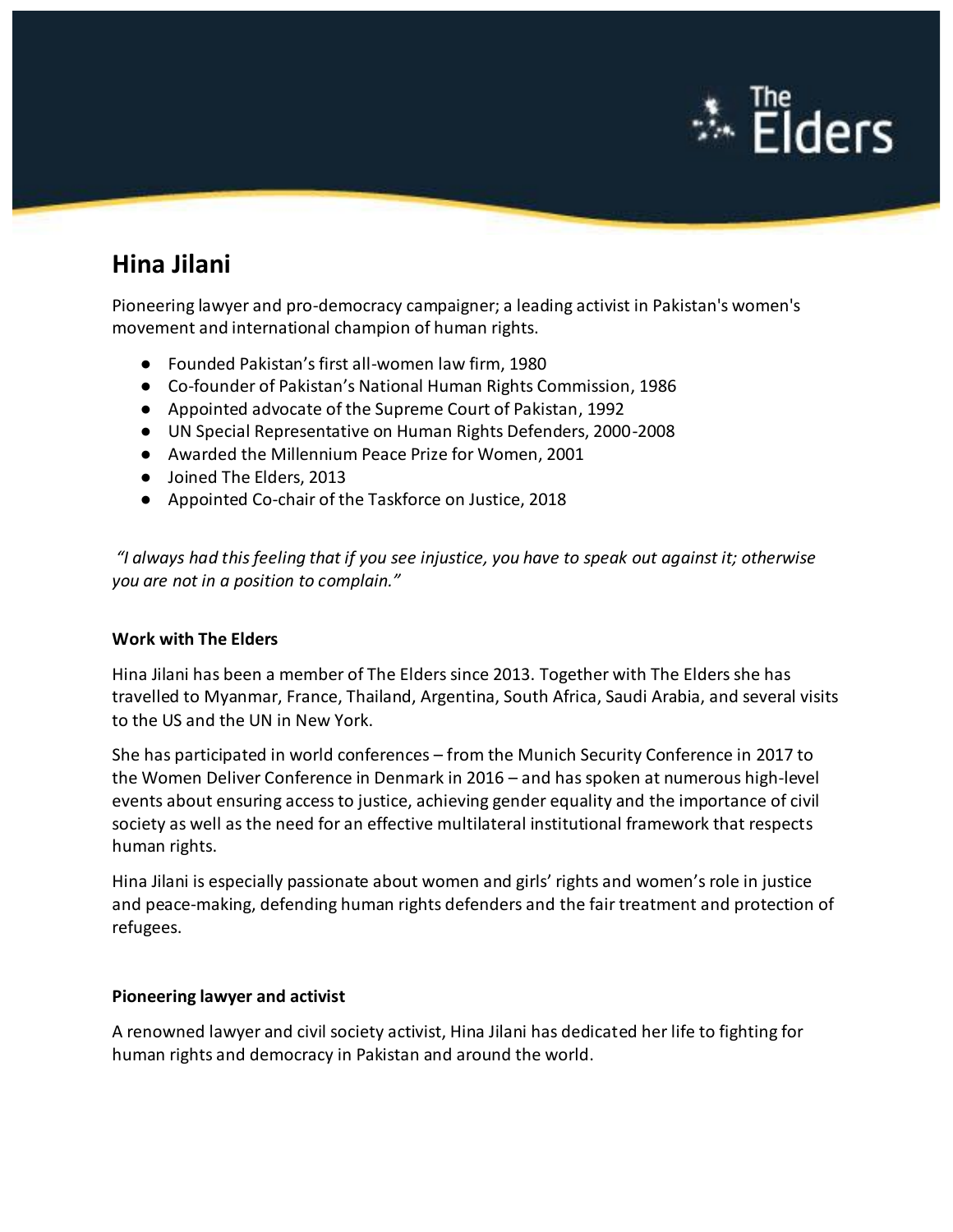"We were growing up in an environment in which we saw injustices happen and our home taught us never to turn away when we saw it," Ms Jilani says about her upbringing with a father who spent long spells in prison for criticising Pakistan's military dictatorship. This early exposure to injustice sparked a lifelong commitment to agitating for social change, whether out on the streets or inside the courtroom.

After qualifying as a lawyer, Hina Jilani established Pakistan's first all-women law firm in 1980, followed by Pakistan's first legal aid centre in 1986. She has conducted many landmark cases setting new standards for human rights in Pakistan, with a particular focus on the rights of the most vulnerable sections of society, such as women, minorities, children, and prisoners – including political prisoners. She was appointed Advocate of the Supreme Court of Pakistan in 1992.

## **At the heart of Pakistan's women's movement**

In 1980 Hina Jilani founded the *Women's Action Forum* – a pressure group set up to campaign for women's rights and challenge Pakistan's discriminatory laws. Enduring harassment, beatings and arrests as a result of their activism, the group's members continued to fight for democracy in Pakistan.

Ms Jilani was also among the founders of *Dastak*, a shelter providing free legal counsel and support to victims of gender-based violence. A vital refuge for women fleeing abusive marriages, child marriages and honour killings, the organisation has worked to raise awareness on human rights and the protection of women since its establishment in 1990.

Hina Jilani's work in Pakistan has made her a target of hostile propaganda, arrests and abuse. Yet, despite repeated threats and intimidation, she continues to live in Lahore, working tirelessly to mobilise civil society and promote human rights.

### **International human rights defender**

Hina Jilani was one of the founders of the **[Human Rights Commission of Pakistan](http://hrcp-web.org/hrcpweb/)**. Established in 1986, the Commission has branches throughout the country and is today the most important national body for the monitoring of rights violations.

In 2000 she became the first Special Representative of the UN Secretary-General on Human Rights Defenders, and for the next eight years worked to empower and protect rights defenders worldwide. During her tenure she identified common themes in the treatment of human rights defenders, including the culture of impunity; intimidation and lack of security; restrictions on freedom of assembly, expression, and association; and death threats against defenders who seek justice for past crimes.

Ms Jilani has also served as:

● Member of the International Commission of Inquiry on Darfur, appointed by the United Nations Security Council, 2004